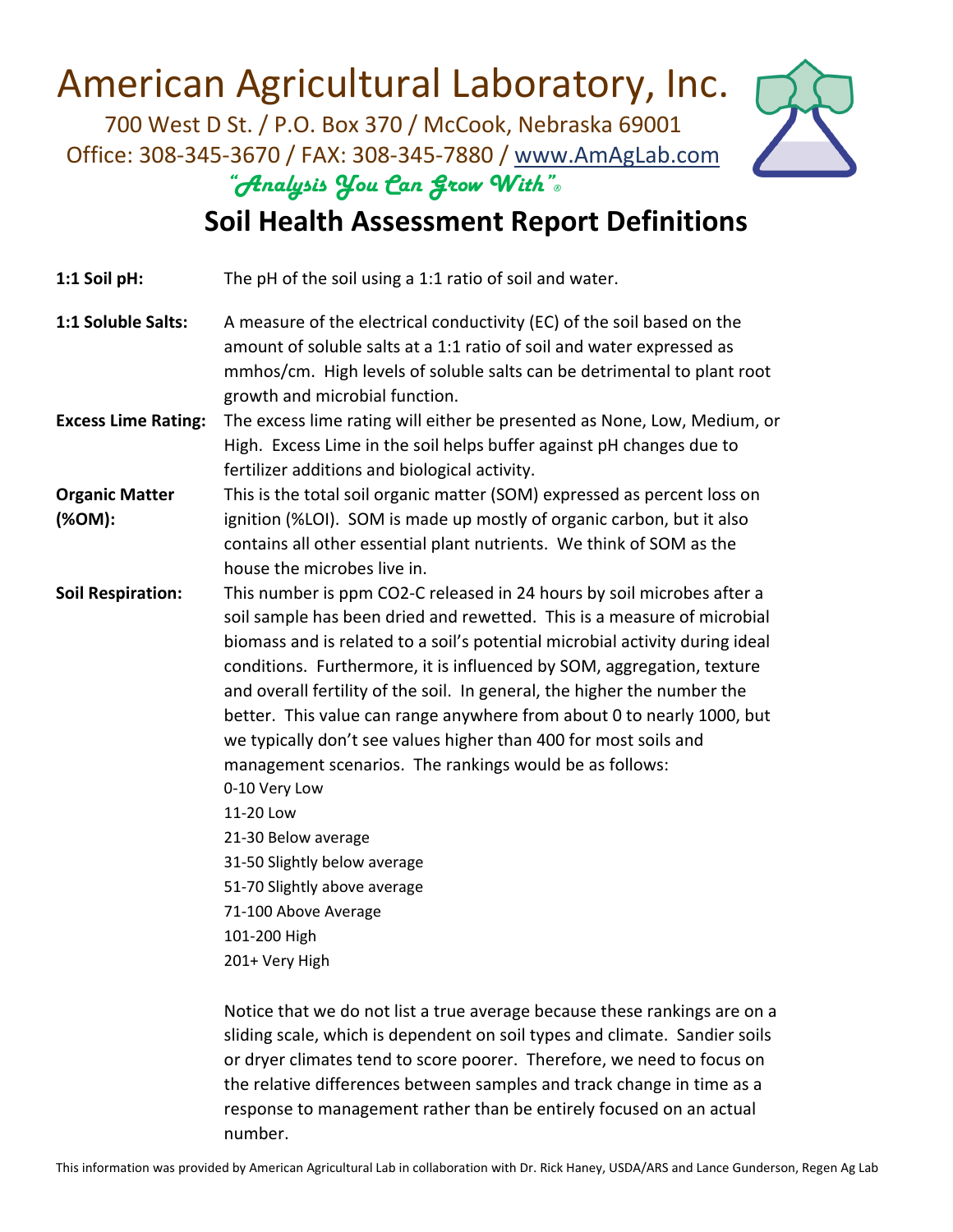700 West D St. / P.O. Box 370 / McCook, Nebraska 69001 Office: 308‐345‐3670 / FAX: 308‐345‐7880 / www.AmAgLab.com *"Analysis You Can Grow With"®*



| <b>Total Nitrogen:</b>          | The total water extractable N (WEN) from your soil expressed in ppm.                                                                                                                                                                                                            |
|---------------------------------|---------------------------------------------------------------------------------------------------------------------------------------------------------------------------------------------------------------------------------------------------------------------------------|
| <b>Organic Nitrogen:</b>        | Organic N is the total water extractable N (WEN) minus inorganic N (NO3<br>and NH4) in ppm. The organic N pool is replenished by fresh plant<br>residues, manure, composts, and dying soil microbes.                                                                            |
| <b>Total Org Carbon:</b>        | The total water extractable organic C (WEOC) from your soil expressed in<br>ppm. This pool of carbon is roughly 80 times smaller than total soil<br>organic C pool (% organic matter) and reflects the energy/food source<br>that is driving your soil microbes.                |
| Nitrate-N:                      | The amount of NO3-N extracted from your soil using H3A extractant<br>expressed in ppm N.                                                                                                                                                                                        |
| Ammonium-N:                     | The amount of NH4-N extracted from your soil using H3A extractant<br>expressed in ppm N.                                                                                                                                                                                        |
| <b>Inorganic Nitrogen:</b>      | This is a sum of the NO3-N and NH4-N expressed in ppm N. The desired<br>soil test level will depend on the time of year, the crop you are growing<br>and the desired/expected yield goal. We typically do not want to see<br>large amounts of inorganic N present in your soil. |
| <b>Total Phosphorus:</b>        | Total P is the amount of elemental P in your soil extracted with H3A and<br>analyzed on ICAP in ppm P.                                                                                                                                                                          |
| Inorganic<br><b>Phosphorus:</b> | The amount of P in your soil extracted with H3A and measured as<br>orthophosphate (PO4-P) expressed in ppm P. The desired soil test level<br>will depend on the crop you are growing and the desired/expected yield<br>goal.                                                    |
|                                 | <b>Organic Phosphorus:</b> Organic P is the total P minus inorganic P expressed in ppm P. This<br>represents P that is not currently plant available but may become<br>available through microbial activity.                                                                    |
| Potassium (K):                  | Is the total elemental K extracted with H3A from your soil expressed as<br>ppm K.                                                                                                                                                                                               |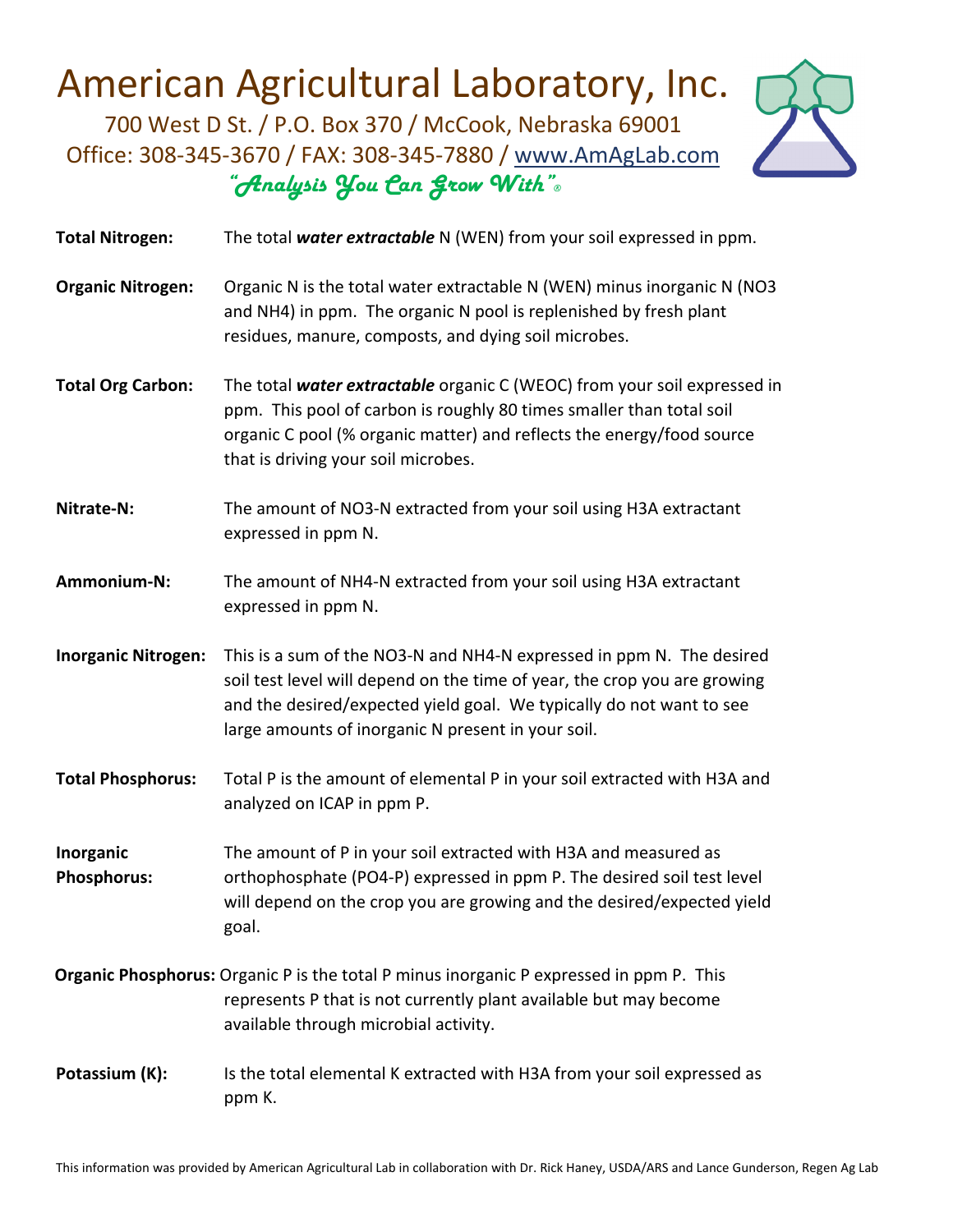700 West D St. / P.O. Box 370 / McCook, Nebraska 69001 Office: 308‐345‐3670 / FAX: 308‐345‐7880 / www.AmAgLab.com *"Analysis You Can Grow With"®*



- **Zinc (Zn):** Is the total elemental Zn extracted with H3A from your soil expressed as ppm Zn.
- **Iron (Fe):** Is the total elemental Fe extracted with H3A from your soil expressed as ppm Fe.
- **Manganese (Mn):** Is the total elemental Mn extracted with H3A from your soil expressed as ppm Mn.
- **Copper (Cu):** Is the total elemental Cu extracted with H3A from your soil expressed as ppm Cu.
- **Calcium (Ca):** Is the total elemental Ca extracted with H3A from your soil expressed as ppm Ca.
- **Magnesium (Mg):** Is the total elemental Mg extracted with H3A from your soil expressed as ppm Mg.
- **Sodium (Na):** Is the total elemental Na extracted with H3A from your soil expressed as ppm Na.
- **Aluminum (Al):** Is the total elemental Al extracted with H3A from your soil expressed as ppm Al.
- **Microbially Active C:** Microbially Active Carbon or %MAC is how much of the water extractable organic C was acted upon by the microbes. It is calculated as soil respiration divided by water extractable organic C expressed as a percentage.
- **Organic C:N:** This is the ratio of organic C to organic N in your soil based on the water extraction. This number is a very sensitive indicator of the health of your soil and has a significant impact on the activity of soil microbes. We like to see number **below 20.** When the value is above 20, a higher percentage of legumes in the system is suggested to help build organic N and lower the ratio over time. Recommended value is between 8 and 15 and we considered to be ideal when it falls between 10 and 12.
- **Mineralizable N:**  The potential amount of nitrogen being released through microbial activity from the organic N pool expressed as ppm N. The N released here is counted as a credit to the next crop and is subtracted from recommendations made on the Haney Test. The amount of N being released is dependent on how much water extractable organic N that is measured, how high the soil respiration or microbial biomass value is and how balanced the organic C:organic N ratio is. Overall, the organic N release value typically increases as the soil system gets healthier.